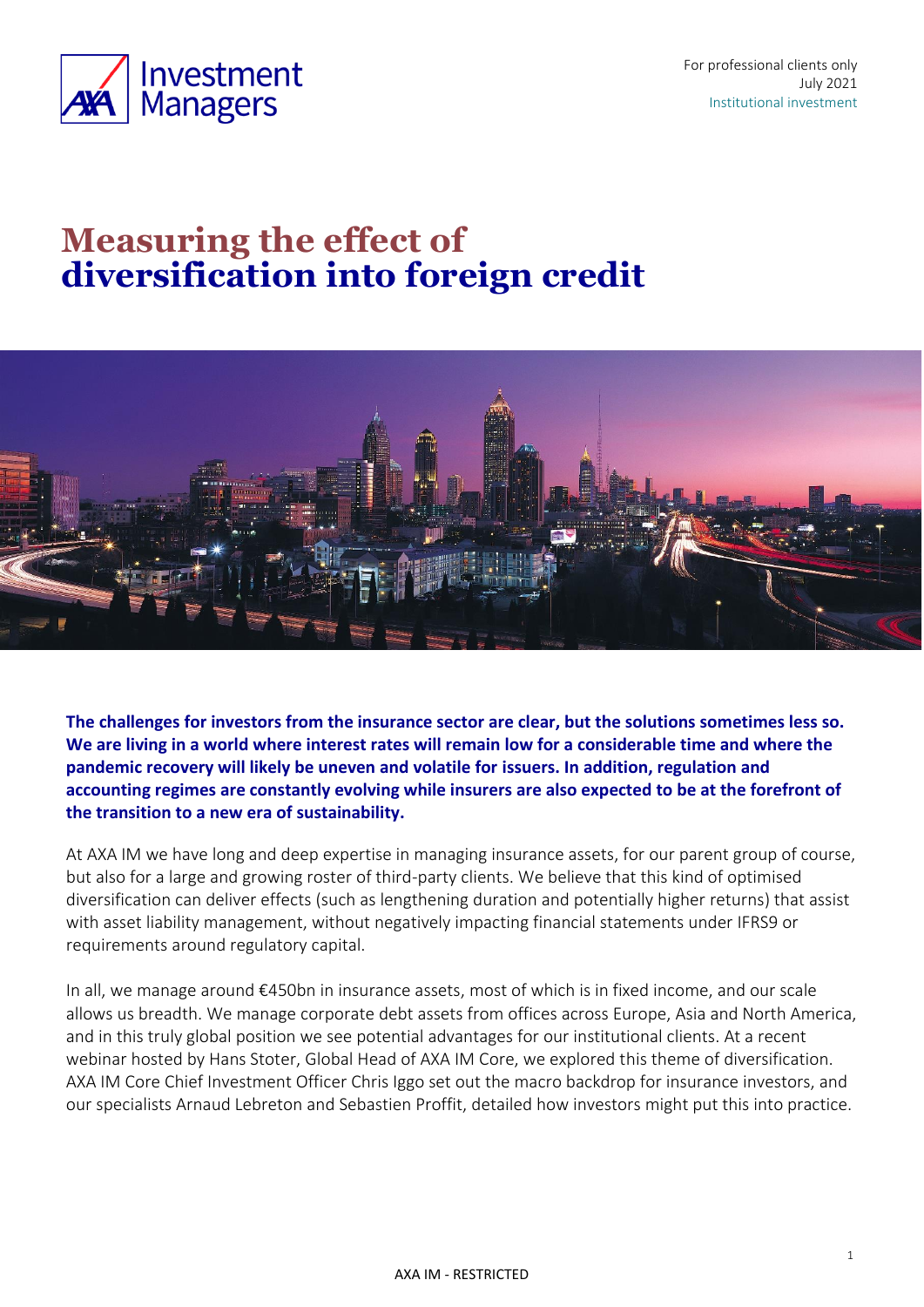

#### **Spread the word**

We all know that we appear locked into an environment where yield is hard to come by, and where central banks remain active in bond markets. In 2022, the US Federal Reserve may well reduce bond buying activity – a less likely scenario for the European Central Bank – but for now they have become the largest buyers in the market. That has affected the availability of long-duration assets, pushing private investors deeper into credit, where spreads have narrowed. And that pressure on spreads, we believe, should prompt investors to consider expanding allocations to non-domestic credit where opportunities may be present.

Taking Europe and the US as an example, US credit spreads over government bonds tend to be wider. The asset-swap spread on US investment grade corporate bonds is more than 40 basis points (bps) higher than in Europe . But we see potential advantages beyond any spread and yield differential.

First, investors can massively increase their credit universe. The US accounts for about 60% of the global corporate bond market, and it also hosts around three times more individual bond issues, giving greater scope for diversification. The chance could also be there to extend duration with the US average at about eight years against five years in Europe.

Other things to consider include the possibility to adjust a portfolio's risk profile more easily – as well as the simple observation that the scale of the US market implies there can be opportunities here with no equivalent elsewhere. For investors pursuing ambitions linked to environmental, social and governance issues, or seeking a better climate profile for portfolios, diversification should be able to assist with that process too.

Standing against these potential advantages lies some significant portfolio inertia. That's not to say behaviour hasn't changed. Insurers have moved down the rating scale in pursuit of yield, have sought longer maturities to keep pace with liabilities or have dipped their toes into more niche assets such as private equity, loans or infrastructure, while nudging down debt allocations.

In those still-huge debt holdings however, there remains a notable home bias, most obviously in holdings of government bonds, but also clear in corporate bonds. In many European countries, insurers' holdings of European Union/European Economic Area credit assets still exceed 80% (see graphic below). This is understandable. Adjustments should always be measured and gradual, but there may a lingering – and we believe misplaced – perception that diversification away from domestic markets carries a complexity that is difficult to manage.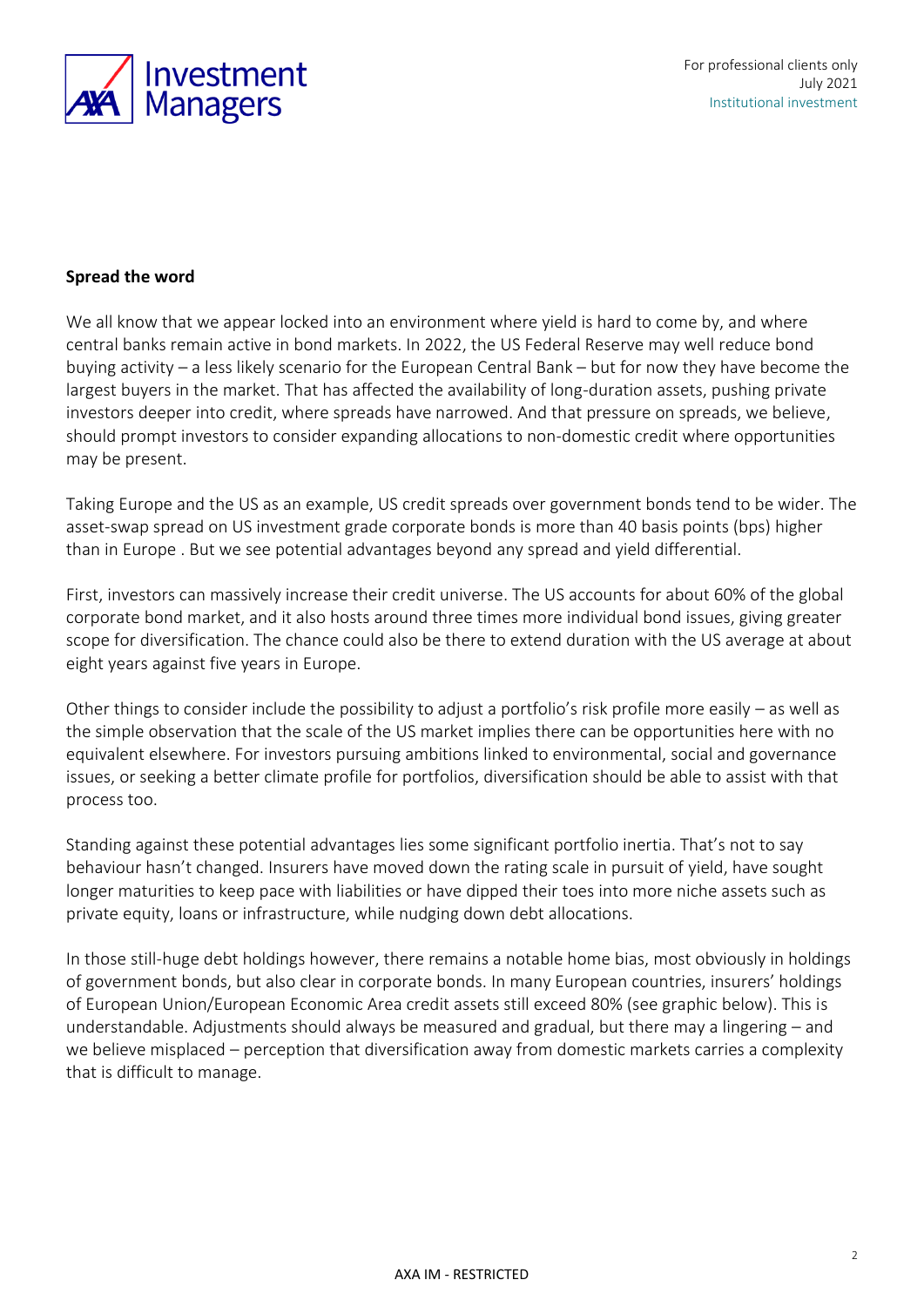





*Source: EIOPA 2020 Financial Stability Report*

#### **Testing the ground**

To examine this in more detail, we built a reference portfolio to reflect the status of a typical European insurer's corporate credit allocation. Our simple reference portfolio was 100% senior corporate bonds, and 100% Euro investment grade (IG) credit. The average rating was A- and average duration at six years.

We then assessed the effect on the full typical European insurance investment portfolio of switching 50% of the corporate bond reference portfolio to US investment grade credit, with interest rate and currency risks hedged out to maturity using fixed cost currency swaps.

In this hypothetical scenario, the adjustment led to an increase in the overall portfolio's expected annualised return to 1.5% from 1.44%, with little impact on risk-adjusted returns as measured by the Sharpe ratio or on the return-on-SCR (Solvency Capital Requirement) ratio. It also allowed for a reduced duration gap, useful for life insurers in particular. And when 50% of the corporate bond portfolio was diversified into both US and emerging markets IG credit, the effect was more striking, with an overall annualised return at 1.6% and with the Sharpe and return/SCR ratios both improving.<sup>1</sup>

<sup>1</sup> *These scenarios are presented as of this document's date. They do not constitute a representation or guarantee as to future scenarios nor performances. AXA Investment Managers disclaims any and all liability relating to these scenarios' description and can modify these scenarios according to market evolutions and taking into account the regulations in force.*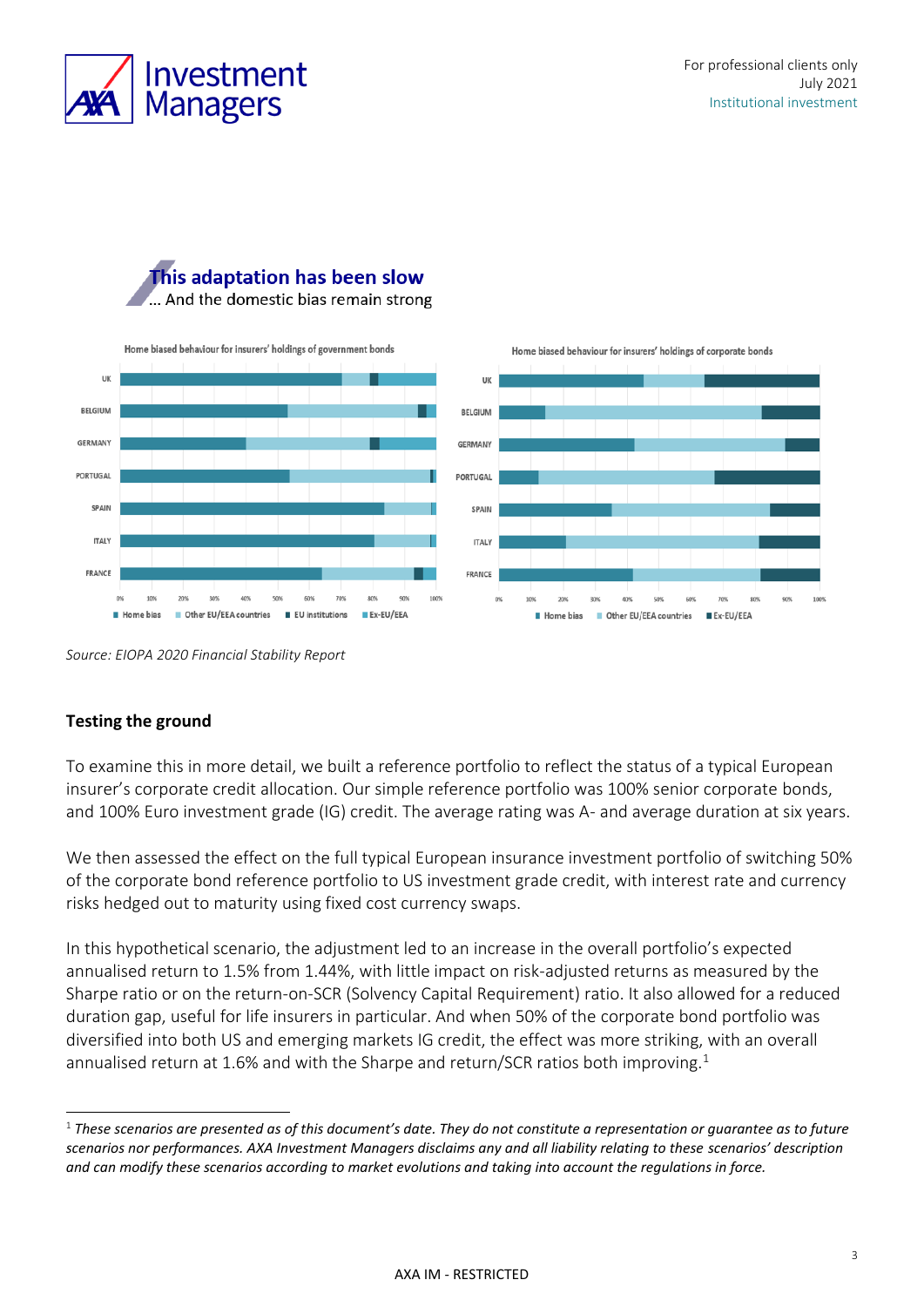

This top-down analysis does appear to show potential strategic benefits from diversification, but it is based on some long-term assumptions and broad market indices. That's why we also sought to understand the implications of non-domestic credit diversification from a bottom-up perspective.

### **Digging deeper**

The first thing to note when adopting this approach is that hedging costs would tend to dilute away any yield pick-up. That means spread should be the focus for investors considering this form of diversification. We think that there are clear opportunities here, as illustrated by the spread curves shown in the chart below, which demonstrate the opportunities that might exist to capture wider spreads, and to exploit differences in the shape of the curve between markets.



*Source: AXA IM as of June 2021*

And with the benefit of global credit research coverage behind them, we think that insurance investors can potentially gain more by seeking out the differentials at the level of individual names and in the variety – in terms of both duration and currency – that may be available from larger issuers. Relative value, we believe, is best assessed by reference to credit spread, and at a macro and a micro level.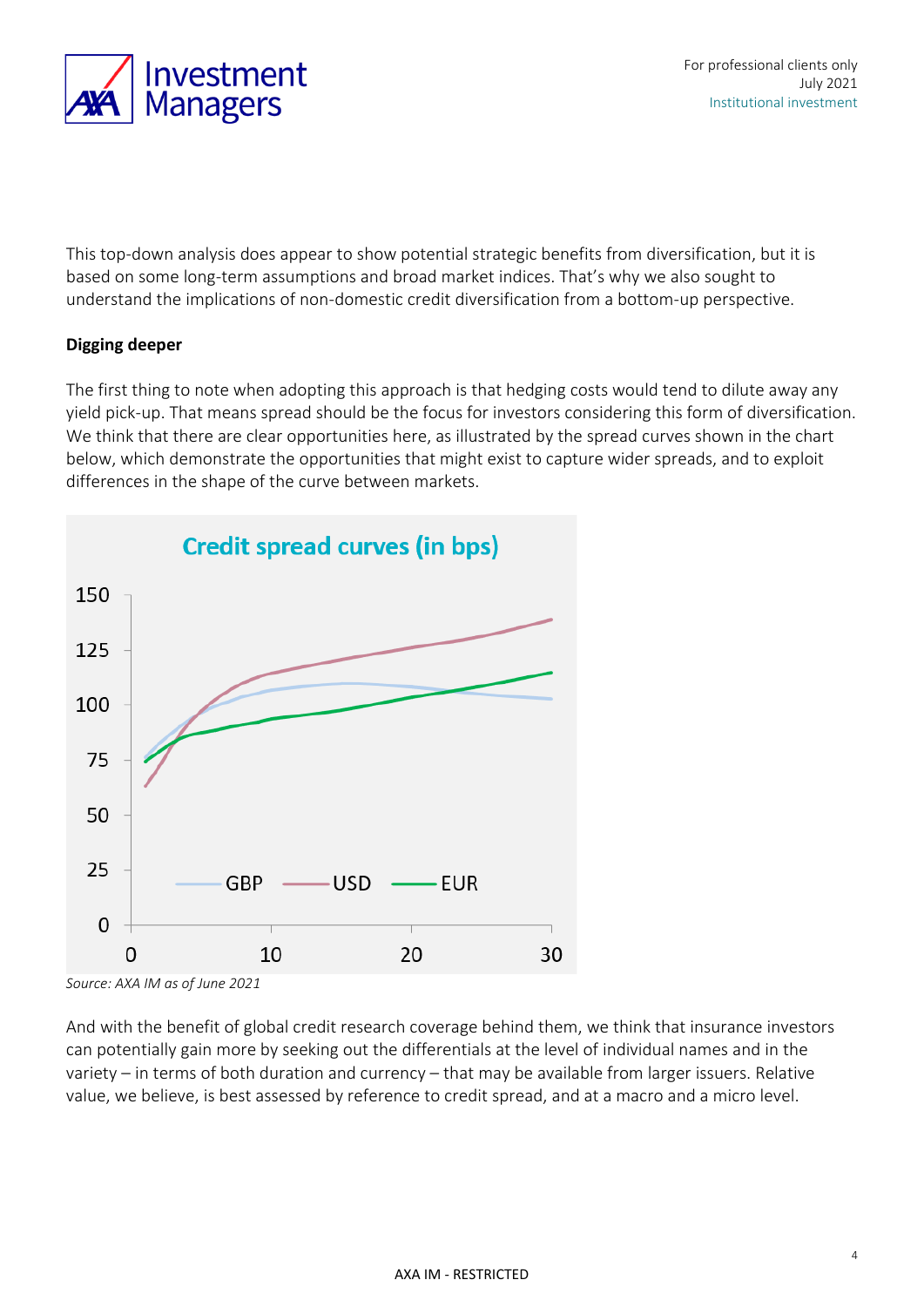

Using our reference portfolio as a starting point again, we examined the potential effect of this approach. The table below details our process, from the normal bond-picking designed to enhance performance from the entire universe, as seen in column two, to applying our bottom-up credit selection in columns three and four.

The first of these helps to demonstrate the potential advantages from what on the surface are quite limited changes. We kept the names in the portfolio the same (as we did for ratings and duration) but looked for instances where there might be spread pick-up by swapping the euro credit for dollar- or sterling-denominated issuance from the same issuer and with similar maturity.

That process led to 15% of the portfolio being diversified into 'foreign' credit with a spread pick-up net of transaction costs at 6bps. Return on capital increased by roughly 70bps. That 6bps may not seem a lot, but it equates to a 10% spread pick-up for the exact same risk, in our hypothetical example.

## **Bottom-up portfolio construction**

Inclusion of foreign asset in a typical credit portfolio

| <b>PERFORMANCE</b>       | Initial universe<br>(100% Euro - EIOPA) | Initial portfolio<br>(100% Euro) | (value only) | Portfolio 1: 15% non-Euro Portfolio 2: 40% non-Euro<br>(value and diversification) |
|--------------------------|-----------------------------------------|----------------------------------|--------------|------------------------------------------------------------------------------------|
| Hedged Yield (%)         | 0.27                                    | 0.35                             | 0.41         | 0.51                                                                               |
| Credit spreads (bps)     | 72                                      | $80 (+8)$                        | $86 (+14)$   | $96 (+24)$                                                                         |
| Return-On-Capital (%)    | 8.5                                     | 9.4                              | 10.1         | 11.3                                                                               |
| <b>RISK METRICS</b>      |                                         |                                  |              |                                                                                    |
| Duration (yrs)           | 6.1                                     | 6.1                              | 6.1          | 6.1                                                                                |
| Non-Euro (%)             | O                                       | O                                | 15           | 40                                                                                 |
| SCR (%)                  | 8.5                                     | 8.5                              | 8.5          | 8.5                                                                                |
| Average rating           | A-                                      | A-                               | $A-$         | $A-$                                                                               |
| # of issuers             | 785                                     | 130                              | 130          | 145                                                                                |
| <b>RATING ALLOCATION</b> |                                         |                                  |              |                                                                                    |
| AAA/AA (%)               | 21                                      | 21                               | 21           | 21                                                                                 |
| A (%)                    | 44                                      | 44                               | 44           | 44                                                                                 |
| BBB (%)                  | 35                                      | 35                               | 35           | 35                                                                                 |

EIOPA universe: typical credit exposure of European insurers, according to the latest EIOPA survey

Euro portfolio: 100% of Euro bonds, with same ratings, duration and SCR as EIOPA universe, but with an optimised Return-on-Capital

With non-Euro (value only): inclusion of 15% of non-Euro, with the exact same credit exposure (i.e. names, ratings, duration) as the 'Euro portfolio' With non-Euro (value & diversification): inclusion of an additional 25% of non-Euro, identifying new names/sectors offering a better risk-return (i.e. ROC) profile

*Source: AXA IM as of 28 June 2021*

In the second part of the process, the effect of which is detailed in the fourth column above, we sought not only to boost value further but also to actively seek out diversification and reduce risk. Our method for doing that centred on looking to US and emerging credit once we had reached the lower end of our selections in euro issuance. In other words, could we find a better, higher-quality, non-domestic